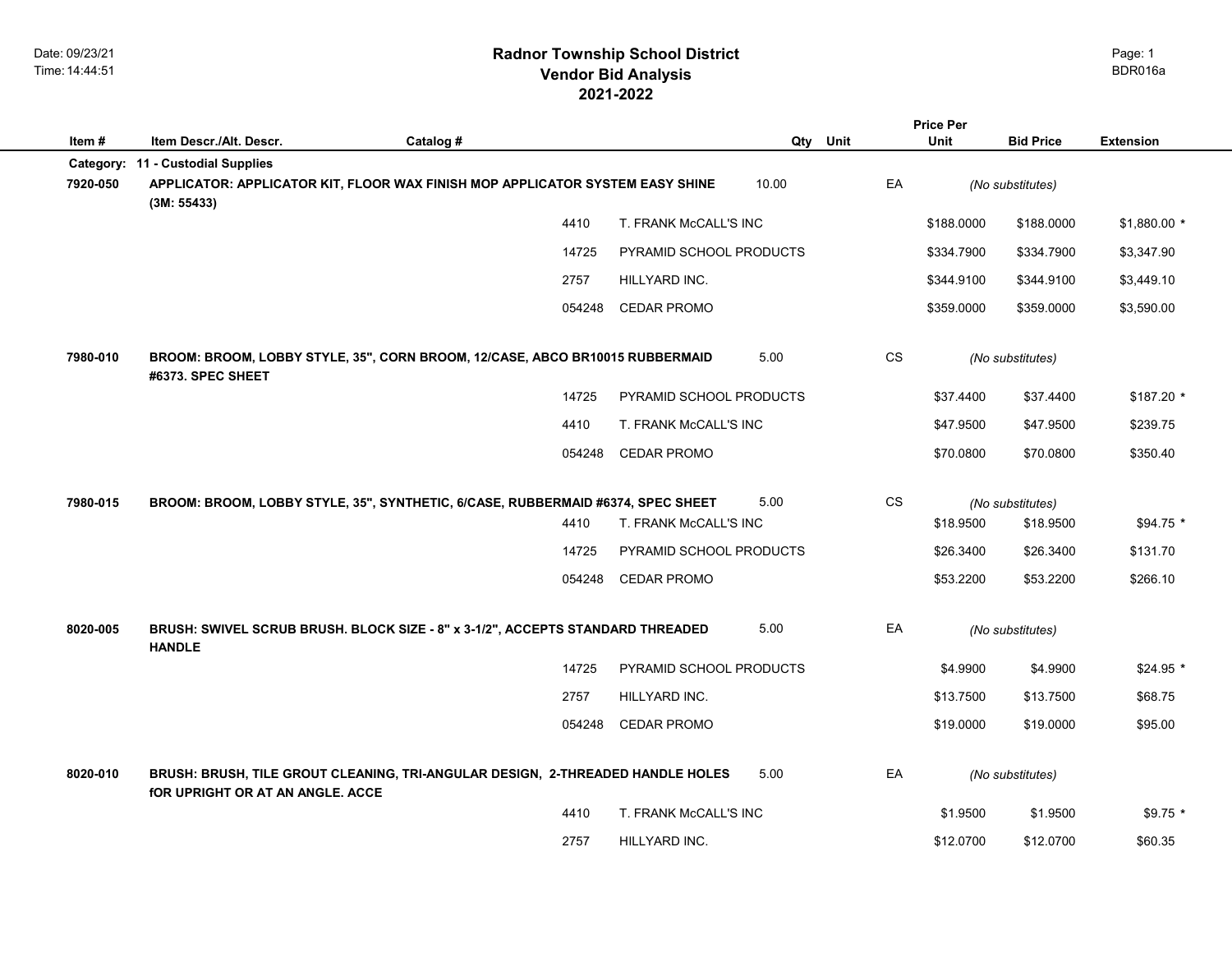# **2021-2022 Radnor Township School District Vendor Bid Analysis** BDR016a

|          |                                                                                                                                       |           |        |                         |       |           | <b>Price Per</b> |                  |                  |
|----------|---------------------------------------------------------------------------------------------------------------------------------------|-----------|--------|-------------------------|-------|-----------|------------------|------------------|------------------|
| Item#    | Item Descr./Alt. Descr.                                                                                                               | Catalog # |        |                         | Qty   | Unit      | <b>Unit</b>      | <b>Bid Price</b> | <b>Extension</b> |
|          | Category: 11 - Custodial Supplies                                                                                                     |           |        |                         |       |           |                  |                  |                  |
| 8040-020 | BRUSH, FLOOR: HANDLE, WOOD, LACQUERED W/METAL THREADED TIP. 60" LONG, 15/16"<br>WIDTH, RUBBERMAID #6364. SPEC SHEET                   |           |        |                         | 20.00 | EA        |                  | (No substitutes) |                  |
|          |                                                                                                                                       |           | 14725  | PYRAMID SCHOOL PRODUCTS |       |           | \$2.8900         | \$2.8900         | \$57.80 *        |
|          |                                                                                                                                       |           | 4410   | T. FRANK McCALL'S INC   |       |           | \$3.5500         | \$3.5500         | \$71.00          |
|          |                                                                                                                                       |           | 2757   | HILLYARD INC.           |       |           | \$4.6400         | \$4.6400         | \$92.80          |
|          |                                                                                                                                       |           | 054248 | <b>CEDAR PROMO</b>      |       |           | \$4.9500         | \$4.9500         | \$99.00          |
| 8050-010 | BUCKETS: MOP BUCKET, COMBO UNIT #7577, 7570 BUCKET/7575 DOWNPRESSURE WRINGER,<br>35 QT W/CASTERS, BROWN/YELLOW (RUBBERMAID: 7577-88Y) |           |        |                         | 5.00  | EA        |                  | (No substitutes) |                  |
|          |                                                                                                                                       |           | 4410   | T. FRANK McCALL'S INC   |       |           | \$75,9800        | \$75.9800        | \$379.90 *       |
|          |                                                                                                                                       |           | 14725  | PYRAMID SCHOOL PRODUCTS |       |           | \$89.9900        | \$89.9900        | \$449.95         |
|          |                                                                                                                                       |           | 2757   | HILLYARD INC.           |       |           | \$132.8700       | \$132.8700       | \$664.35         |
|          |                                                                                                                                       |           | 054248 | <b>CEDAR PROMO</b>      |       |           | \$135.0000       | \$135,0000       | \$675.00         |
| 8065-005 | CART: CLEANING CART, W/ZIPPERED YELLOW BAG (RUBBERMAID: 6173)                                                                         |           |        |                         | 2.00  | EA        |                  | (No substitutes) |                  |
|          |                                                                                                                                       |           | 4410   | T. FRANK McCALL'S INC   |       |           | \$111.9800       | \$111.9800       | \$223.96 *       |
|          |                                                                                                                                       |           | 14725  | PYRAMID SCHOOL PRODUCTS |       |           | \$119.9800       | \$119.9800       | \$239.96         |
|          |                                                                                                                                       |           | 2757   | HILLYARD INC.           |       |           | \$149.2000       | \$149.2000       | \$298.40         |
|          |                                                                                                                                       |           | 054248 | <b>CEDAR PROMO</b>      |       |           | \$199.0000       | \$199.0000       | \$398.00         |
| 8080-020 | CLEANER: HILLYARD "SUPER SHINE-ALL", FOR ARSENAL 1 2.5L 4/case (Hillyard #0080825)                                                    |           |        |                         | 40.00 | <b>CS</b> |                  | (No substitutes) |                  |
|          |                                                                                                                                       |           | 2757   | HILLYARD INC.           |       |           | \$112.2500       | \$112.2500       | \$4,490.00 *     |
| 8080-030 | CLEANER: BLEACH - COMMERCIAL STRENGTH. NO LESS THAN 5.25% SODIUM HYPO-CHLORITE,<br>1 GAL PLASTIC BOTTLE, 6 BOTTLES/CASE               |           |        |                         | 10.00 | <b>CS</b> |                  | (No substitutes) |                  |
|          |                                                                                                                                       |           | 4410   | T. FRANK McCALL'S INC   |       |           | \$15.2900        | \$15.2900        | \$152.90 *       |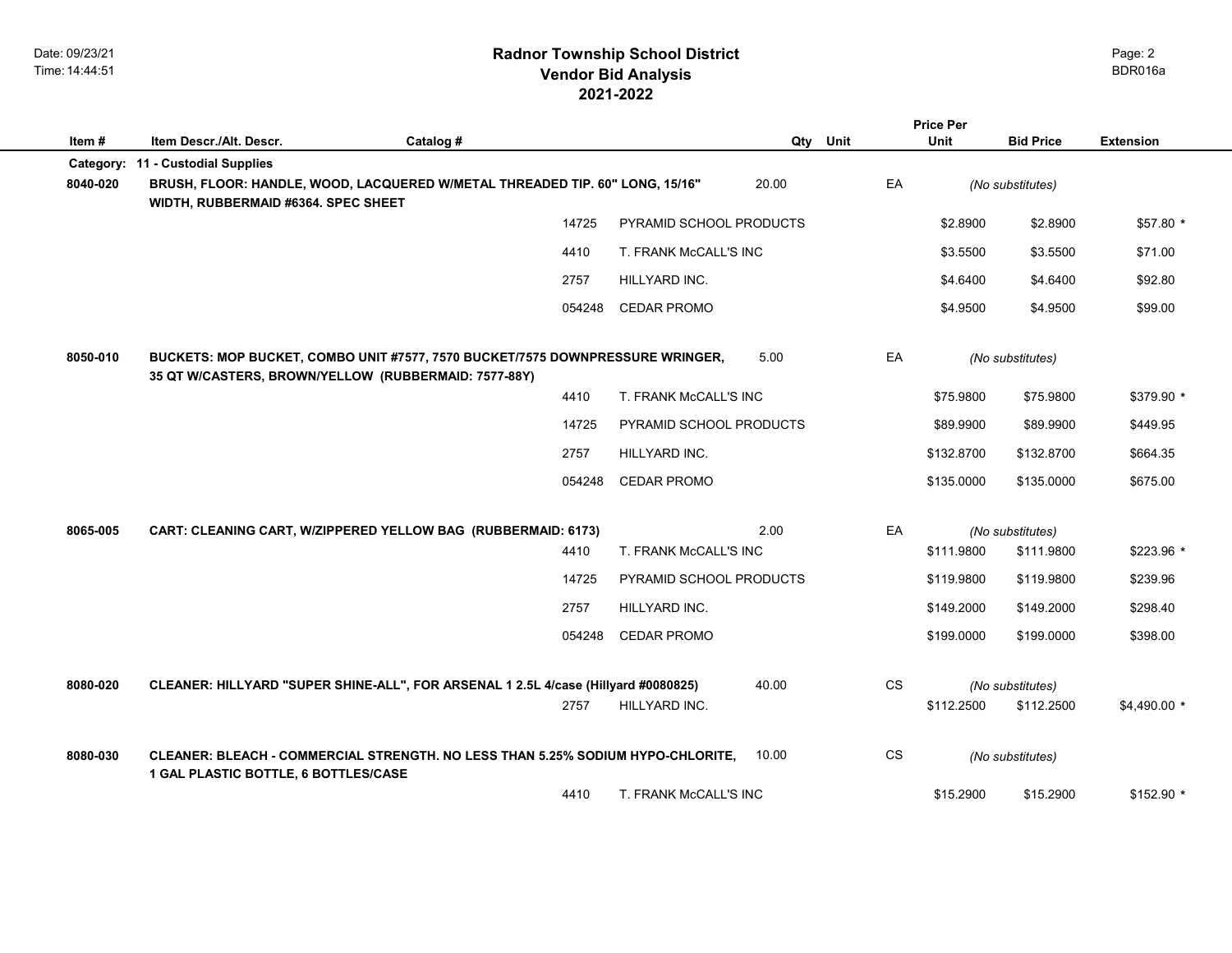# **2021-2022 Radnor Township School District Vendor Bid Analysis** BDR016a

|           |                                                                                                                       |           |                                                                               |                         | <b>Price Per</b> |           |             |                  |                  |  |
|-----------|-----------------------------------------------------------------------------------------------------------------------|-----------|-------------------------------------------------------------------------------|-------------------------|------------------|-----------|-------------|------------------|------------------|--|
| Item#     | Item Descr./Alt. Descr.                                                                                               | Catalog # |                                                                               |                         | Unit<br>Qty      |           | <b>Unit</b> | <b>Bid Price</b> | <b>Extension</b> |  |
| Category: | 11 - Custodial Supplies                                                                                               |           |                                                                               |                         |                  |           |             |                  |                  |  |
| 8080-040  | CLEANER: CLEANER, HEAVY-DUTY, "CSP", QUART, 12/CASE (HILLYARD: #12504)                                                |           |                                                                               |                         | 10.00            | CS        |             | (No substitutes) |                  |  |
|           |                                                                                                                       |           | 2757                                                                          | HILLYARD INC.           |                  |           | \$102.6500  | \$102.6500       | $$1,026.50$ *    |  |
| 8080-060  | CLEANER: HILLYARD SPRAY CLEAN HD, FOR ARSENAL 1 2.5L 4/case (Hillyard # 0082025)                                      |           |                                                                               |                         | 50.00            | CS        |             | (No substitutes) |                  |  |
|           |                                                                                                                       |           | 2757                                                                          | HILLYARD INC.           |                  |           | \$222.6900  | \$222.6900       | \$11,134.50 *    |  |
|           |                                                                                                                       |           |                                                                               |                         |                  |           |             |                  |                  |  |
| 8085-005  | CLEANER, BATHROOM: TOILET BOWL BRUSH, PLASTIC HANDLE. SYNTHETIC POLYPROPYLENE<br>BRISTLES, 24/CASE (RUBBERMAID: 6310) |           |                                                                               |                         | 5.00             | CS.       |             | (No substitutes) |                  |  |
|           |                                                                                                                       |           | 2757                                                                          | HILLYARD INC.           |                  |           | \$2.3100    | \$2.3100         | $$11.55$ *       |  |
|           |                                                                                                                       |           | 4410                                                                          | T. FRANK McCALL'S INC   |                  |           | \$25.3500   | \$25.3500        | \$126.75         |  |
|           |                                                                                                                       |           | 14725                                                                         | PYRAMID SCHOOL PRODUCTS |                  |           | \$42.9600   | \$42.9600        | \$214.80         |  |
| 8085-015  | <b>SERIES</b>                                                                                                         |           | CLEANER, BATHROOM: TOILET BOWL, SWAB WITH CONE, STRAIGHT HANDLE, IMPACT #3600 |                         | 300.00           | EA        |             | (No substitutes) |                  |  |
|           |                                                                                                                       |           | 14725                                                                         | PYRAMID SCHOOL PRODUCTS |                  |           | \$1.3100    | \$1.3100         | \$393.00 *       |  |
|           |                                                                                                                       |           | 4410                                                                          | T. FRANK McCALL'S INC   |                  |           | \$1.4900    | \$1.4900         | \$447.00         |  |
|           |                                                                                                                       |           | 2757                                                                          | HILLYARD INC.           |                  |           | \$1.6500    | \$1.6500         | \$495.00         |  |
| 8085-030  | CLEANER, BATHROOM: HILLYARD SUPROX CLEANER, ARSENAL 1. 2.5L 4/CASE, (Hillyard #<br>0083825)                           |           |                                                                               |                         | 60.00            | <b>CS</b> |             | (No substitutes) |                  |  |
|           |                                                                                                                       |           | 2757                                                                          | HILLYARD INC.           |                  |           | \$103.1300  | \$103.1300       | \$6,187.80 *     |  |
| 8085-035  | CLEANER, BATHROOM: HILLYARD GREEN SELECT BATHROOM CLEANER Arsenal 1. 2.5L 4/CASE<br>(HILLYARD 0082925)                |           |                                                                               |                         | 60.00            | <b>CS</b> |             | (No substitutes) |                  |  |
|           |                                                                                                                       |           | 2757                                                                          | HILLYARD INC.           |                  |           | \$88.3100   | \$88.3100        | \$5,298.60 *     |  |
| 8090-010  | CLEANER, CARPET: CLEANER CARPET CLEAN ACTION 2 FOR ARSENAL 1 2.5L 4/CASE Hillyard<br>#0080725)                        |           |                                                                               |                         | 50.00            | CS        |             | (No substitutes) |                  |  |
|           |                                                                                                                       |           | 2757                                                                          | HILLYARD INC.           |                  |           | \$78,4400   | \$78.4400        | $$3,922.00$ *    |  |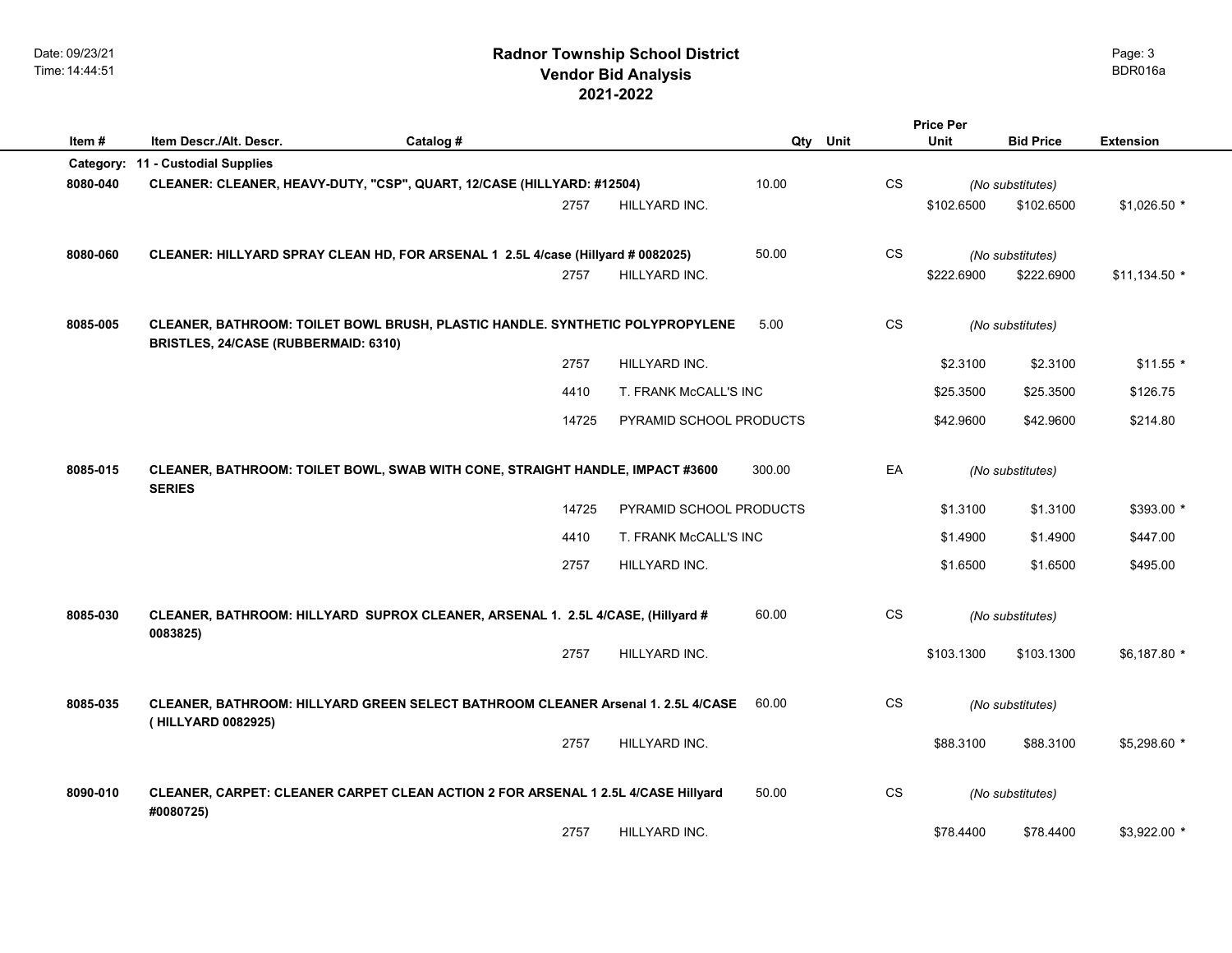# **2021-2022 Radnor Township School District Vendor Bid Analysis** BDR016a

|          |                                                                                    |                                  |             | <b>Price Per</b>       |            |                  |                  |
|----------|------------------------------------------------------------------------------------|----------------------------------|-------------|------------------------|------------|------------------|------------------|
| Item#    | Item Descr./Alt. Descr.<br>Catalog #                                               |                                  | Qty<br>Unit |                        | Unit       | <b>Bid Price</b> | <b>Extension</b> |
|          | Category: 11 - Custodial Supplies                                                  |                                  |             |                        |            |                  |                  |
| 8090-011 | CLEANER, CARPET: HILLYARD CARPET RINSE ARSELAL 1, 2.5L 4/CASE (HILLYARD # 0083525) |                                  | 10.00       | <b>CS</b>              |            | (No substitutes) |                  |
|          |                                                                                    | 2757<br>HILLYARD INC.            |             |                        | \$113.2800 | \$113.2800       | $$1,132.80$ *    |
|          |                                                                                    |                                  |             |                        |            |                  |                  |
| 8090-013 | CLEANER, CARPET: CARPET SPOTTER, ARSENAL 1, 2.5L, 4/CASE (HILLYARD # 0081525)      |                                  | 20.00       | <b>CS</b>              |            | (No substitutes) |                  |
|          |                                                                                    | 2757<br>HILLYARD INC.            |             |                        | \$113.2100 | \$113.2100       | $$2,264.20$ *    |
|          |                                                                                    |                                  |             |                        |            |                  |                  |
| 8100-001 | CLEANER, DEGREASER: DEGREASER, . "GREEN SELECT" ARSENAL 1, 2.5L 4/CASE (HILLYARD#  |                                  | 10.00       | $\mathbb{C}\mathbb{S}$ |            | (No substitutes) |                  |
|          | 0082825)                                                                           |                                  |             |                        |            |                  |                  |
|          |                                                                                    | 2757<br>HILLYARD INC.            |             |                        | \$88.3100  | \$88.3100        | \$883.10 *       |
|          |                                                                                    |                                  |             |                        |            |                  |                  |
| 8110-005 | CLEANER, GLASS: CLEANER, GLASS, WINDO - CLEAN, 2.5L 4/CASE (HILLYARD# 0080225)     |                                  | 50.00       | <b>CS</b>              |            | (No substitutes) |                  |
|          |                                                                                    | 2757<br>HILLYARD INC.            |             |                        | \$125.2400 | \$125.2400       | \$6,262.00 *     |
|          |                                                                                    |                                  |             |                        |            |                  |                  |
| 8120-001 | CLEANER, DISINFECTANT: HILLYARD RE-JUV NAL DISINFECTANT ARSENAL1 2.5L 4/case       |                                  | 60.00       | <b>CS</b>              |            |                  |                  |
|          | (Hillyard# 0081625)                                                                |                                  |             |                        |            | (No substitutes) |                  |
|          |                                                                                    | 2757<br>HILLYARD INC.            |             |                        | \$69.6500  | \$69.6500        | $$4,179.00*$     |
|          |                                                                                    |                                  |             |                        |            |                  |                  |
| 8140-020 | CLEANING CLOTHS/WIP: CLOTH WIPERS/RAGS 18"x18" WASHED WHITE 100% TERRY CLOTH,      |                                  | 50.00       | EA                     |            | (No substitutes) |                  |
|          | NO SILK SCREEN, PRINT, BUTTONS, HOOKS, ETC., 25 LB BAG                             |                                  |             |                        |            |                  |                  |
|          |                                                                                    | 4410<br>T. FRANK McCALL'S INC    |             |                        | \$36.9500  | \$36.9500        | $$1,847.50$ *    |
|          |                                                                                    |                                  |             |                        |            |                  |                  |
| 8140-025 | CLEANING CLOTHS/WIP: MICROFIBER CLOTH, GREEN, 16" X 16", FOR GENERAL CLEANING,     |                                  | 70.00       | PK                     |            |                  |                  |
|          | 12/PACK                                                                            |                                  |             |                        |            | (No substitutes) |                  |
|          |                                                                                    | 054248<br><b>CEDAR PROMO</b>     |             |                        | \$2.7900   | \$2.7900         | $$195.30$ *      |
|          |                                                                                    | PYRAMID SCHOOL PRODUCTS<br>14725 |             |                        | \$4.8000   | \$4.8000         | \$336.00         |
|          |                                                                                    |                                  |             |                        |            |                  |                  |
|          |                                                                                    | 4410<br>T. FRANK McCALL'S INC    |             |                        | \$5.2000   | \$5.2000         | \$364.00         |
|          |                                                                                    | 2757<br>HILLYARD INC.            |             |                        | \$12.0000  | \$12.0000        | \$840.00         |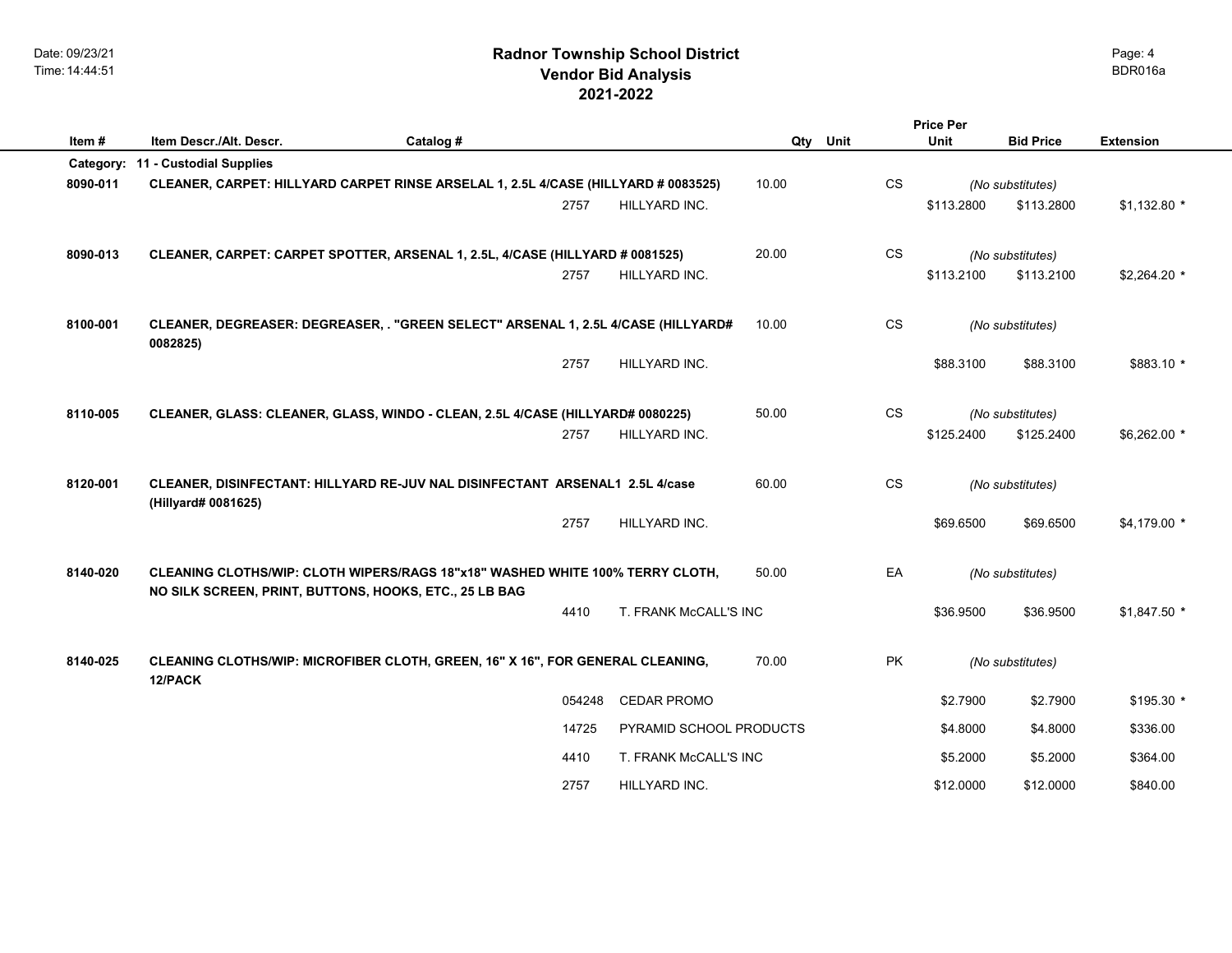|           |                                                                                                                      |           |                         |        |            | <b>Price Per</b> |                  |                  |
|-----------|----------------------------------------------------------------------------------------------------------------------|-----------|-------------------------|--------|------------|------------------|------------------|------------------|
| Item#     | Item Descr./Alt. Descr.                                                                                              | Catalog # |                         | Qtv    | Unit       | <b>Unit</b>      | <b>Bid Price</b> | <b>Extension</b> |
|           | Category: 11 - Custodial Supplies                                                                                    |           |                         |        |            |                  |                  |                  |
| 8155-025  | CONTAINER, TRASH: TRASH CONTAINER, "BRUTE", 44 GALLON. 24" DIA. 31-1/2 H, 4/CASE<br>(RUBBERMAID: 2643)               |           |                         | 1.00   | CS         |                  | (No substitutes) |                  |
|           |                                                                                                                      | 4410      | T. FRANK McCALL'S INC   |        |            | \$105.1000       | \$105.1000       | $$105.10*$       |
|           |                                                                                                                      | 14725     | PYRAMID SCHOOL PRODUCTS |        |            | \$171.9600       | \$171.9600       | \$171.96         |
|           |                                                                                                                      | 054248    | <b>CEDAR PROMO</b>      |        |            | \$356.0000       | \$356,0000       | \$356.00         |
| 8155-030  | CONTAINER, TRASH: "QUIET DOLLY", ROUND - TO FIT RUBBERMAID "BRUTE" TRASH<br>CONTAINERS. 2/CASE (RUBBERMAID: 2640-43) |           |                         | 2.00   | <b>CS</b>  |                  | (No substitutes) |                  |
|           |                                                                                                                      | 14725     | PYRAMID SCHOOL PRODUCTS |        |            | \$81.9800        | \$81.9800        | $$163.96$ *      |
|           |                                                                                                                      | 054248    | <b>CEDAR PROMO</b>      |        |            | \$151.9600       | \$151.9600       | \$303.92         |
|           |                                                                                                                      | 4410      | T. FRANK McCALL'S INC   |        |            | \$156,1000       | \$156.1000       | \$312.20         |
| 8170-002  | DISPENSER, TOILET TISSUE: TO FIT KIMBELRY CLARK JUMBO ROLLS # 7223, TO FIT 2 FULL<br><b>ROLLS</b>                    |           |                         | 250.00 | EA         |                  | (No substitutes) |                  |
|           |                                                                                                                      | 4410      | T. FRANK McCALL'S INC   |        |            | \$27.9500        | \$27.9500        | $$6,987.50$ *    |
| 8180-001  | DUST MASK: 3M PARTICULATE RESPIRATOR 8200/07023 (AAD), N95, 20/BOX, 8 BOXES/CASE                                     |           |                         | 50.00  | <b>CS</b>  |                  | (No substitutes) |                  |
|           |                                                                                                                      | 14725     | PYRAMID SCHOOL PRODUCTS |        |            | \$79.9200        | \$79.9200        | \$3,996.00 *     |
|           |                                                                                                                      | 054248    | <b>CEDAR PROMO</b>      |        |            | \$102.2900       | \$102.2900       | \$5,114.50       |
| 8185-005  | DUSTER, HAND: HAND DUSTER - 100% LAMBS WOOL W/EXTENDABLE PLASTIC HANDLE<br>(33"-44"). SAMPLE OR SPEC SHEET           |           |                         | 200.00 | EA         |                  | (No substitutes) |                  |
|           |                                                                                                                      | 14725     | PYRAMID SCHOOL PRODUCTS |        |            | \$4.3800         | \$4.3800         | \$876.00 *       |
|           |                                                                                                                      | 4410      | T. FRANK McCALL'S INC   |        |            | \$4.9500         | \$4.9500         | \$990.00         |
| 8210-015  | FLOOR, CLEANER: DEFOAMER, FOR WET VACS 1GAL 4/CASE                                                                   |           |                         | 40.00  | <b>GAL</b> |                  |                  |                  |
| Foambreak | Alt Bid: 0650-29 - - National Chemical Labs #6050                                                                    | 4410      | T. FRANK McCALL'S INC   |        |            | \$10.9500        | \$10.9500        | $$438.00*$       |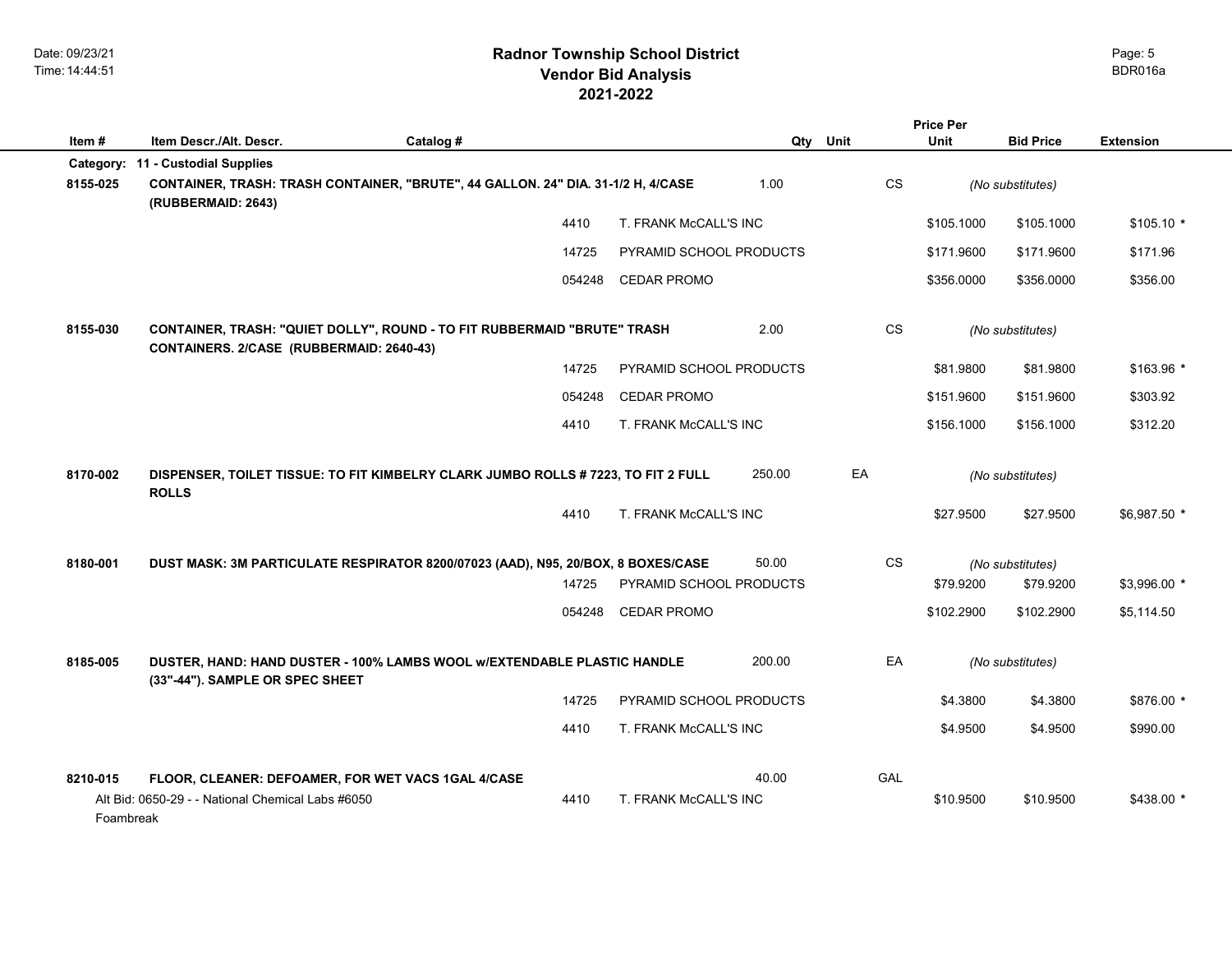|          |                                   |                                                                                     | <b>Price Per</b>      |          |           |             |                  |                  |
|----------|-----------------------------------|-------------------------------------------------------------------------------------|-----------------------|----------|-----------|-------------|------------------|------------------|
| Item#    | Item Descr./Alt. Descr.           | Catalog #                                                                           |                       | Qty Unit |           | <b>Unit</b> | <b>Bid Price</b> | <b>Extension</b> |
|          | Category: 11 - Custodial Supplies |                                                                                     |                       |          |           |             |                  |                  |
| 8210-020 | (HILLYARD#0083425)                | FLOOR, CLEANER: FLOOR RECOAT PREP #34, FOR ARSENAL 1., 2.5L 4/CASE                  |                       | 40.00    | <b>CS</b> |             | (No substitutes) |                  |
|          |                                   | 2757                                                                                | HILLYARD INC.         |          |           | \$109.5600  | \$109.5600       | $$4,382.40$ *    |
| 8210-035 |                                   | FLOOR, CLEANER: HILLYARD TOP CLEAN FOR ARSENAL 1, 2.5L 4/CASE, (HILLYARD#0081025)   |                       | 50.00    | CS.       |             | (No substitutes) |                  |
|          |                                   | 2757                                                                                | HILLYARD INC.         |          |           | \$133,3600  | \$133,3600       | \$6,668.00 *     |
| 8220-015 | (HILLYARD: HIL0005227)            | FLOOR, FINISH: FLOOR FINISH, TOP SHAPE, 18% FOR SLIP RESISTANCE, 5 GALLON PAIL      |                       | 40.00    | EA        |             | (No substitutes) |                  |
|          |                                   | 2757                                                                                | HILLYARD INC.         |          |           | \$85.3600   | \$85.3600        | $$3,414.40$ *    |
| 8220-020 | HIL0053407)                       | FLOOR, FINISH: FLOOR FINISH, "EXPLORER", 25% SOLIDS, 5-GALLON PAIL (HILLYARD:       |                       | 90.00    | EA        |             | (No substitutes) |                  |
|          |                                   | 2757                                                                                | HILLYARD INC.         |          |           | \$110.8900  | \$110.8900       | \$9,980.10 *     |
| 8220-040 |                                   | FLOOR, FINISH: 3M SCOTCH GUARD STONE FLOOR PROTECTOR, 3.785 LITER BAG, 2 PER BOX    |                       | 10.00    | BX        |             | (No substitutes) |                  |
|          |                                   | 4410                                                                                | T. FRANK McCALL'S INC |          |           | \$350.0000  | \$350.0000       | \$3,500.00 *     |
| 8230-011 |                                   | FLOOR, RESTORER: HILLYARD RESTORER ARSENAL 1, HILLYARD NO. 82325, 4/CASE            |                       | 10.00    | CS        |             | (No substitutes) |                  |
|          |                                   | 2757                                                                                | HILLYARD INC.         |          |           | \$89.3200   | \$89.3200        | \$893.20 *       |
| 8250-015 |                                   | FLOOR, STRIPER: FLOOR STRIPPER, "DEVASTATOR", 5 GALLON PAIL (HILLYARD: 0014707)     |                       | 35.00    | EA        |             | (No substitutes) |                  |
|          |                                   | 2757                                                                                | HILLYARD INC.         |          |           | \$132.4400  | \$132.4400       | $$4,635.40$ *    |
| 8265-010 | (HILLYARD#0080425)                | FRESHENER/NEUTRALIZ: AIR FRESHENER, "COUNTRY GARDEN AIR FRESHENER", 2.5L 4/CASE     |                       | 15.00    | CS.       |             | (No substitutes) |                  |
|          |                                   | 2757                                                                                | HILLYARD INC.         |          |           | \$128.4100  | \$128.4100       | $$1,926.15$ *    |
| 8275-010 |                                   | GLOVES: GLOVES, WORK, COT. CANVAS. PVC DOTTED W/KNIT WRIST, 8-OZ. ONE SIZE FITS ALL |                       | 20.00    | <b>PR</b> |             | (No substitutes) |                  |
|          |                                   |                                                                                     | 054248 CEDAR PROMO    |          |           | \$2.0000    | \$2.0000         | \$40.00 *        |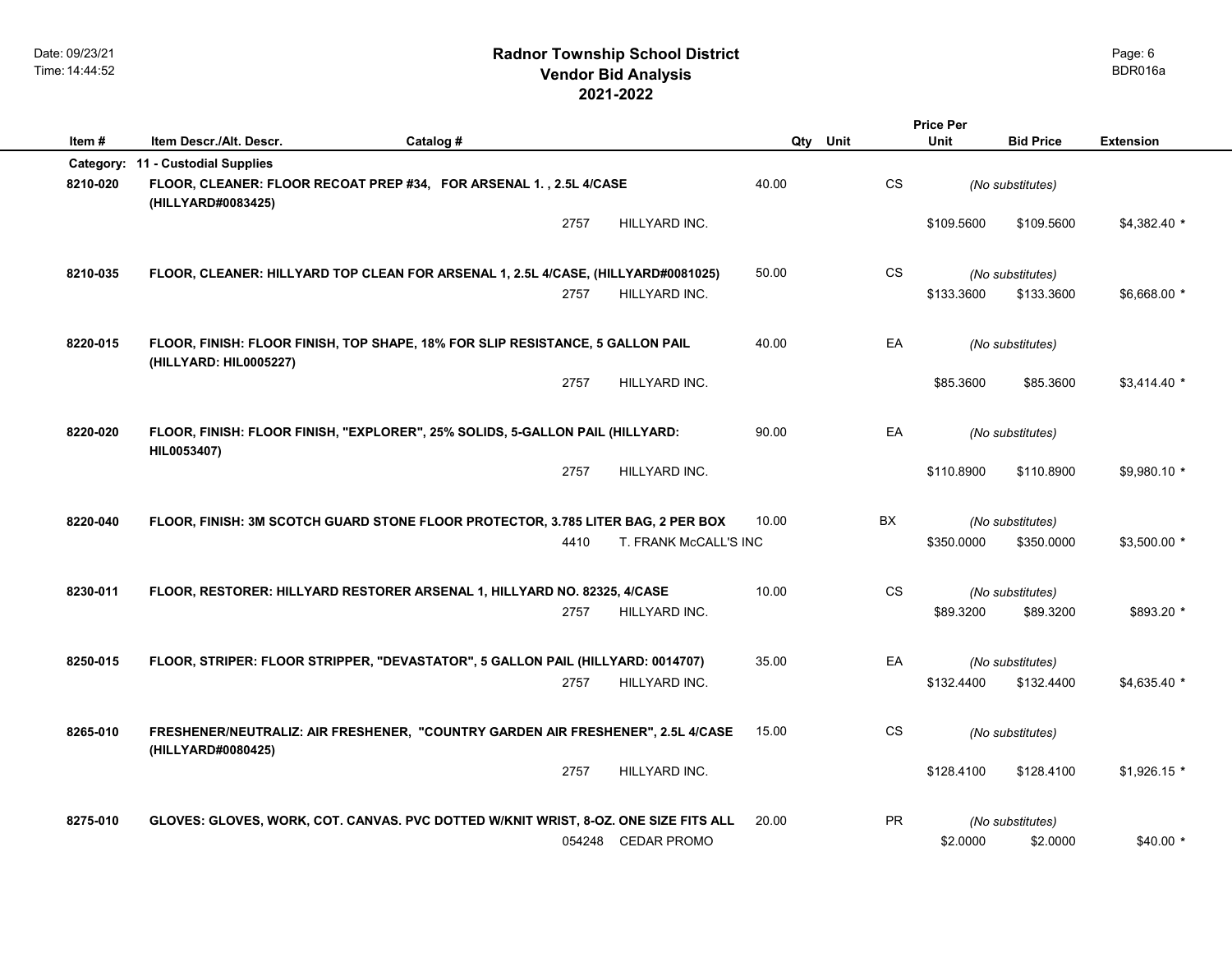|          |                                                                                                                                |           |        |                                 |          |           | <b>Price Per</b> |                  |                  |
|----------|--------------------------------------------------------------------------------------------------------------------------------|-----------|--------|---------------------------------|----------|-----------|------------------|------------------|------------------|
| Item #   | Item Descr./Alt. Descr.                                                                                                        | Catalog # |        |                                 | Qty Unit |           | <b>Unit</b>      | <b>Bid Price</b> | <b>Extension</b> |
|          | Category: 11 - Custodial Supplies                                                                                              |           |        |                                 |          |           |                  |                  |                  |
| 8275-035 | GLOVES: DISPOSABLE GLOVES, NITRILE, POWDER FREE, 5 MIL, LENGTH 9 1/2", TEXTURED<br>FINISH, UNLINED, AMBIDEXTROUS, LARGE 100/BX |           |        |                                 | 20.00    | <b>BX</b> |                  | (No substitutes) |                  |
|          |                                                                                                                                |           | 2757   | HILLYARD INC.                   |          |           | \$12.5400        | \$12.5400        | $$250.80*$       |
|          |                                                                                                                                |           | 054248 | <b>CEDAR PROMO</b>              |          |           | \$16.7500        | \$16.7500        | \$335.00         |
|          |                                                                                                                                |           | 2285   | <b>INTERBORO PACKAGING CORP</b> |          |           | \$19.9500        | \$19.9500        | \$399.00         |
| 8275-040 | GLOVES: GLOVES, INDUSTRIAL NITRILE RUBBER, FLOCK LINED, SIZE MEDIUM, 12/PACK,<br><b>SAMPLE REQUIRED</b>                        |           |        |                                 | 10.00    | PK        |                  | (No substitutes) |                  |
|          |                                                                                                                                |           | 14725  | PYRAMID SCHOOL PRODUCTS         |          |           | \$18.9900        | \$18.9900        | \$189.90 *       |
|          |                                                                                                                                |           |        |                                 |          |           |                  |                  |                  |
| 8275-055 | GLOVES: LATEX GLOVES, 8 MIL, POWDER FREE GENERAL PURPOSE DISPOSABLE, CLEAR,<br>NON-MEDICAL, 100/BOX, SIZE MEDIUM               |           |        |                                 | 350.00   | BX        |                  | (No substitutes) |                  |
|          |                                                                                                                                |           | 2757   | HILLYARD INC.                   |          |           | \$8.2700         | \$8.2700         | \$2,894.50 *     |
|          |                                                                                                                                |           | 14725  | PYRAMID SCHOOL PRODUCTS         |          |           | \$10.9900        | \$10.9900        | \$3,846.50       |
|          |                                                                                                                                |           |        |                                 |          |           |                  |                  |                  |
| 8275-060 | GLOVES: LATEX GLOVES, 8 MIL, POWDER FREE GENERAL PURPOSE DISPOSABLE, CLEAR,<br>NON-MEDICAL, 100/BOX, SIZE LARGE                |           |        |                                 | 300.00   | <b>BX</b> |                  | (No substitutes) |                  |
|          |                                                                                                                                |           | 2757   | HILLYARD INC.                   |          |           | \$8.2700         | \$8.2700         | $$2,481.00$ *    |
|          |                                                                                                                                |           | 14725  | PYRAMID SCHOOL PRODUCTS         |          |           | \$10.9900        | \$10.9900        | \$3,297.00       |
|          |                                                                                                                                |           |        |                                 |          |           |                  |                  |                  |
| 8275-065 | GLOVES: LATEX GLOVES, 8 MIL, POWDER FREE GENERAL PURPOSE DISPOSABLE, CLEAR,<br>NON-MEDICAL, 100/BOX, SIZE EX-LARGE             |           |        |                                 | 300.00   | BX        |                  | (No substitutes) |                  |
|          |                                                                                                                                |           | 2757   | HILLYARD INC.                   |          |           | \$8.2700         | \$8.2700         | $$2,481.00*$     |
|          |                                                                                                                                |           | 14725  | PYRAMID SCHOOL PRODUCTS         |          |           | \$10.9900        | \$10.9900        | \$3,297.00       |
|          |                                                                                                                                |           |        |                                 |          |           |                  |                  |                  |
| 8285-020 | LAUNDRY DETERGENT/S: LAUNDRY DETERGENT, POWDERED, 40-LB BOX (PROCLEAN<br>"ENZYME PRE SOAK": #PC354)                            |           |        |                                 | 10.00    | EA        |                  | (No substitutes) |                  |
|          |                                                                                                                                |           | 4410   | T. FRANK McCALL'S INC           |          |           | \$19.9500        | \$19.9500        | \$199.50 *       |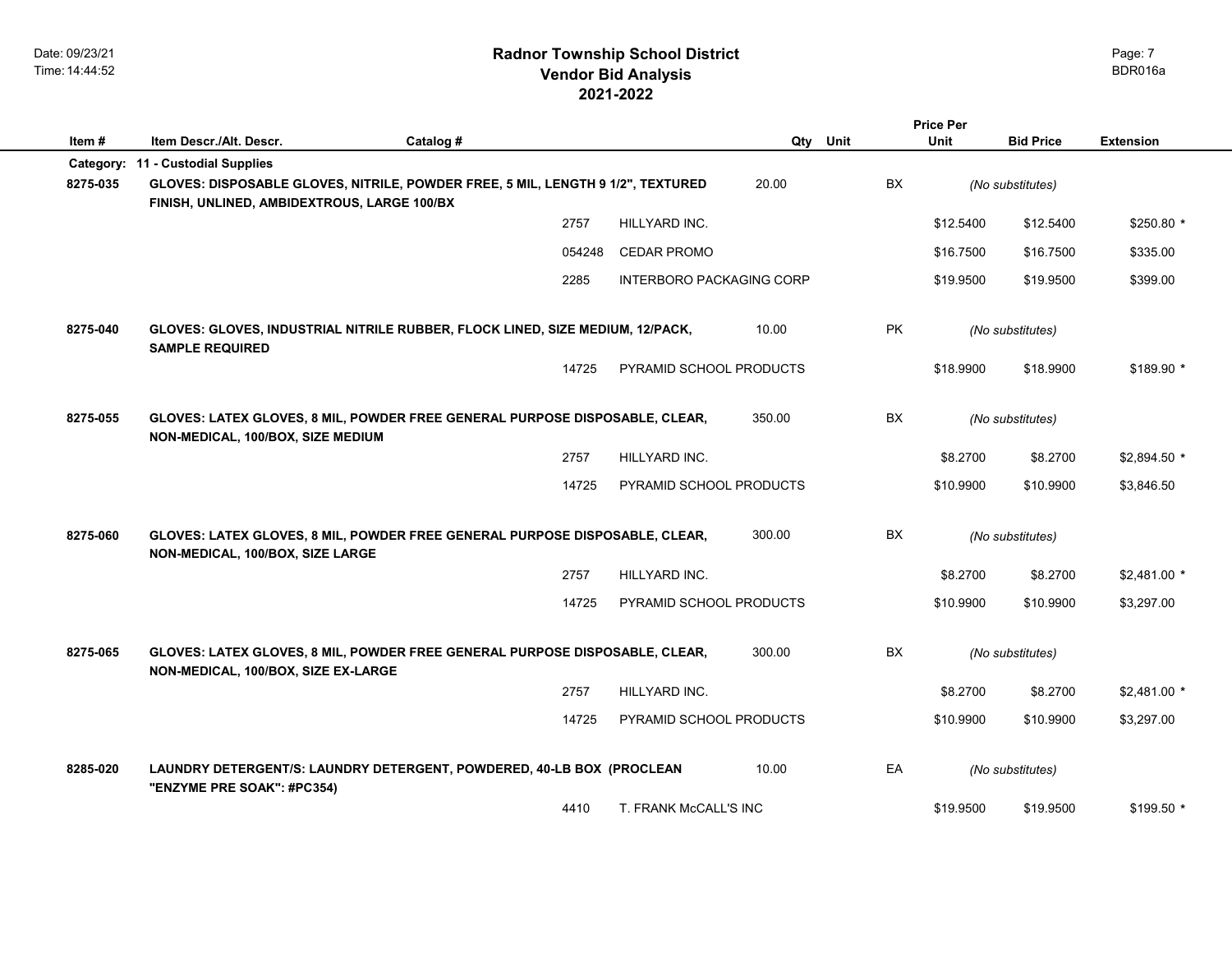# **2021-2022 Radnor Township School District Vendor Bid Analysis BDR016a**

|          |                                                                                                                                                              |           |                         |          | <b>Price Per</b> |            |                  |                  |
|----------|--------------------------------------------------------------------------------------------------------------------------------------------------------------|-----------|-------------------------|----------|------------------|------------|------------------|------------------|
| Item#    | Item Descr./Alt. Descr.                                                                                                                                      | Catalog # |                         | Qty Unit | <b>Unit</b>      |            | <b>Bid Price</b> | <b>Extension</b> |
|          | Category: 11 - Custodial Supplies                                                                                                                            |           |                         |          |                  |            |                  |                  |
| 8295-010 | MATS, FLOOR: 3' X 5' CHEVRON RIB, RUBBER EDGES CONTINUOUS, NO GLUED CORNERS,<br><b>COLOR - MAROON - SPEC SHEET REQUIRED WITH BID</b>                         |           |                         | 5.00     | EA               |            | (No substitutes) |                  |
|          |                                                                                                                                                              | 14725     | PYRAMID SCHOOL PRODUCTS |          |                  | \$35.9800  | \$35.9800        | \$179.90 *       |
| 8295-015 | MATS, FLOOR: 6' X 10' CHEVRON RIB, RUBBER EDGES CONTINUOUS, NO GLUED CORNERS,<br><b>COLOR - MAROON - SPEC SHEET REQUIRED WITH BID</b>                        |           |                         | 10.00    | EA               |            | (No substitutes) |                  |
|          |                                                                                                                                                              | 14725     | PYRAMID SCHOOL PRODUCTS |          |                  | \$143.9200 | \$143.9200       | $$1,439.20$ *    |
| 8310-030 | MOP TREATMENT: MOP TREATMENT, OIL BASED DRESSING, QUART, 12 QUARTS/CASE<br>(HILLYARD: HIL0101604)                                                            |           |                         | 2.00     | CS               |            | (No substitutes) |                  |
|          |                                                                                                                                                              | 2757      | HILLYARD INC.           |          |                  | \$127.0200 | \$127.0200       | \$254.04 *       |
| 8320-010 | MOP, DRY: DRY MOP HANDLE - FIBERGLASS 5', SWIVEL SNAP HANDLE                                                                                                 |           |                         | 12.00    | EA               |            | (No substitutes) |                  |
|          |                                                                                                                                                              | 4410      | T. FRANK McCALL'S INC   |          |                  | \$7.1500   | \$7.1500         | \$85.80 *        |
|          |                                                                                                                                                              | 14725     | PYRAMID SCHOOL PRODUCTS |          |                  | \$8.2900   | \$8.2900         | \$99.48          |
| 8320-020 | MOP, DRY: DRY MOP FRAME, 5" WIDE, 60" LENGTH. HEAVY DUTY FULLER 29560. SPEC SHEET.                                                                           |           |                         | 6.00     | EA               |            | (No substitutes) |                  |
|          |                                                                                                                                                              | 14725     | PYRAMID SCHOOL PRODUCTS |          |                  | \$5.8900   | \$5.8900         | $$35.34$ *       |
| 8320-030 | MOP, DRY: DRY MOP FRAME, 5" WIDE. 48" LENGTH. HEAVY DUTY FULLER 29548. SPEC SHEET.                                                                           |           |                         | 5.00     | EA               |            | (No substitutes) |                  |
|          |                                                                                                                                                              | 14725     | PYRAMID SCHOOL PRODUCTS |          |                  | \$4.3900   | \$4.3900         | \$21.95 *        |
| 8320-050 | MOP, DRY: DRY MOP, "TUWAY" LAUNDERABLE 72"x 5", PREM 4-PLY COTTON, CUT-END,<br>KEYHOLE CONST. FITS ALL FRAMES, 2/CASE (TUWAY#SS72-5R) RED ( NO SUBSTITUTES)  |           |                         | 10.00    | CS               |            | (No substitutes) |                  |
|          | Alt Bid: SS72-5R - - case of 3 - - Tuway                                                                                                                     | 14725     | PYRAMID SCHOOL PRODUCTS |          |                  | \$56.9700  | \$56.9700        | \$569.70 *       |
|          | Alt Bid: 5572-5R - - 3 per case                                                                                                                              | 4410      | T. FRANK McCALL'S INC   |          |                  | \$58.9000  | \$58.9000        | \$589.00         |
| 8320-056 | MOP, DRY: DRY MOP, "TUWAY" LAUNDERABLE 24"x5", PREM 4-PLY COTTON, CUT-END,<br>KEYHOLE CONST. FITS ALL FRAMES, 12/CASE (TUWAY#SS24-5B), BLUE( NO SUBSTITUTES) |           |                         | 10.00    | CS               |            | (No substitutes) |                  |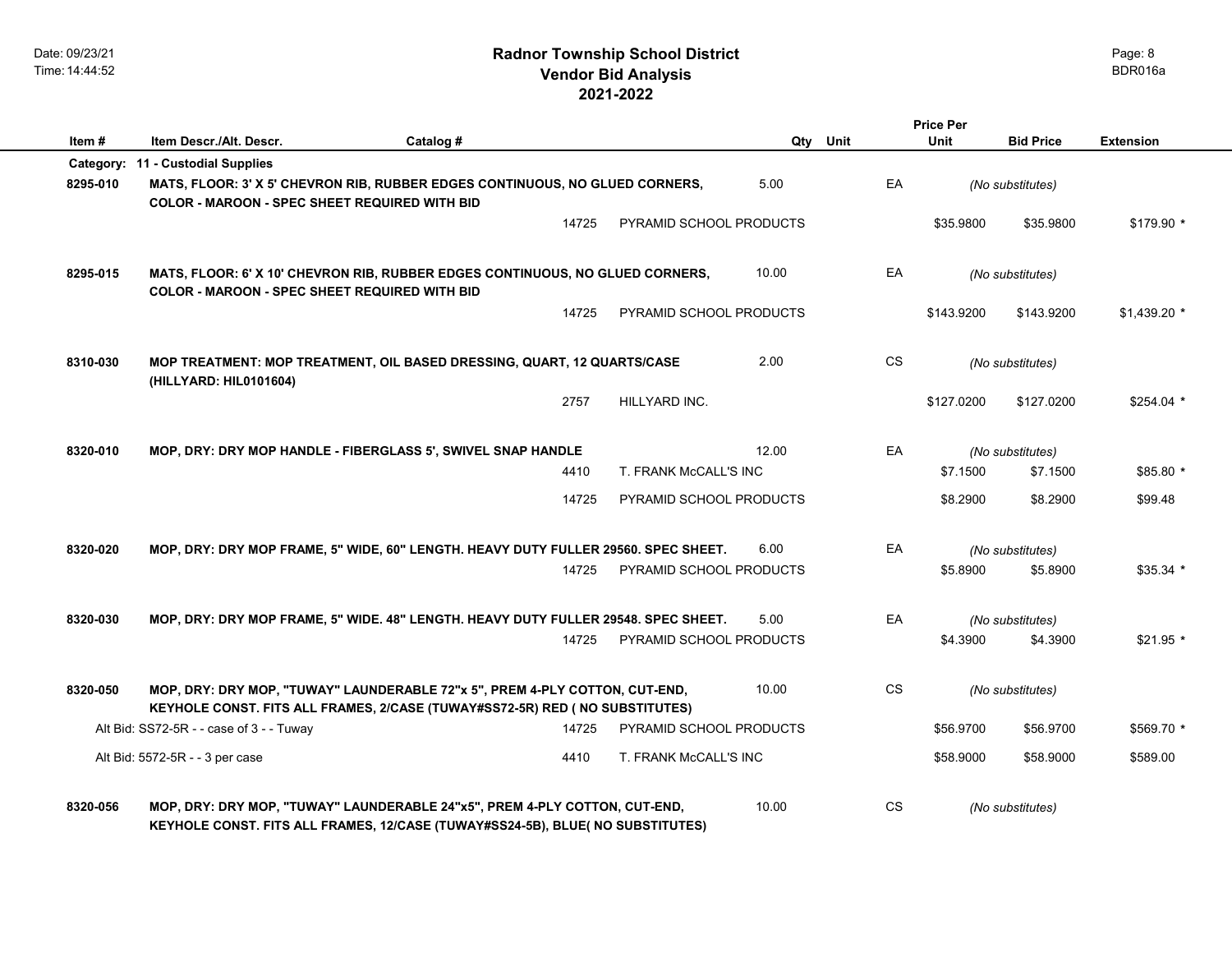# **2021-2022 Radnor Township School District Vendor Bid Analysis** BDR016a

|          |                                                                                                                                                              |        |                         |           | <b>Price Per</b> |                  |                  |
|----------|--------------------------------------------------------------------------------------------------------------------------------------------------------------|--------|-------------------------|-----------|------------------|------------------|------------------|
| Item#    | Item Descr./Alt. Descr.<br>Catalog #                                                                                                                         |        |                         | Qty Unit  | <b>Unit</b>      | <b>Bid Price</b> | <b>Extension</b> |
|          | Category: 11 - Custodial Supplies                                                                                                                            |        |                         |           |                  |                  |                  |
| 8320-056 | MOP, DRY: DRY MOP, "TUWAY" LAUNDERABLE 24"x5", PREM 4-PLY COTTON, CUT-END,<br>KEYHOLE CONST. FITS ALL FRAMES, 12/CASE (TUWAY#SS24-5B), BLUE( NO SUBSTITUTES) |        | 10.00                   | <b>CS</b> |                  | (No substitutes) |                  |
|          |                                                                                                                                                              | 4410   | T. FRANK McCALL'S INC   |           | \$96,9500        | \$96.9500        | $$969.50*$       |
|          |                                                                                                                                                              | 14725  | PYRAMID SCHOOL PRODUCTS |           | \$103.0800       | \$103.0800       | \$1,030.80       |
| 8330-015 | MOP, WET: TUWAY GUARDIAN MICROTRACK, LOOPED END, 16 OZ, 12/CASE                                                                                              |        | 10.00                   | CS        |                  | (No substitutes) |                  |
|          |                                                                                                                                                              | 4410   | T. FRANK McCALL'S INC   |           | \$63.9500        | \$63.9500        | \$639.50 *       |
|          |                                                                                                                                                              | 14725  | PYRAMID SCHOOL PRODUCTS |           | \$64.6800        | \$64.6800        | \$646.80         |
| 8330-016 | MOP, WET: TUWAY GUARDIAN MICROTRACK, LOOPED END, 24 OZ, 12/CASE                                                                                              |        | 50.00                   | <b>CS</b> |                  | (No substitutes) |                  |
|          |                                                                                                                                                              | 4410   | T. FRANK McCALL'S INC   |           | \$112.9500       | \$112.9500       | \$5,647.50 *     |
|          |                                                                                                                                                              | 14725  | PYRAMID SCHOOL PRODUCTS |           | \$119.8800       | \$119,8800       | \$5,994.00       |
| 8330-059 | MOP, WET: WET MOP HANDLE - GRIPPER STYLE, 60" LONG. VINYL COVERED ALUMINUM. 1-1/8"<br>MIN. DIA. (RUBBERMAID: 236)                                            |        | 48.00                   | EA        |                  | (No substitutes) |                  |
|          |                                                                                                                                                              | 14725  | PYRAMID SCHOOL PRODUCTS |           | \$15.7900        | \$15.7900        | \$757.92 *       |
|          |                                                                                                                                                              | 4410   | T. FRANK McCALL'S INC   |           | \$15.9500        | \$15.9500        | \$765.60         |
|          |                                                                                                                                                              | 054248 | <b>CEDAR PROMO</b>      |           | \$21.0000        | \$21.0000        | \$1,008.00       |
| 8342-010 | OVERSHOES: OVERSHOES, SHOE COVERS, PAIR, SLIP RESISTANT, FIT OVER REGULAR SHOE,<br>SIZE SMALL: (6 1/2 -8)                                                    |        | 10.00                   | PR        |                  | (No substitutes) |                  |
|          |                                                                                                                                                              | 2757   | HILLYARD INC.           |           | \$27.3800        | \$27.3800        | $$273.80*$       |
|          |                                                                                                                                                              | 14725  | PYRAMID SCHOOL PRODUCTS |           | \$33.9900        | \$33.9900        | \$339.90         |
| 8342-020 | OVERSHOES: OVERSHOES, SHOE COVERS, PAIR, SLIP RESISTANT, FIT OVER REGULAR<br>SHOE, SIZE MEDIUM: (8-9 1/2)                                                    |        | 10.00                   | PR        |                  | (No substitutes) |                  |
|          |                                                                                                                                                              | 2757   | HILLYARD INC.           |           | \$27.3800        | \$27.3800        | \$273.80 *       |
|          |                                                                                                                                                              | 14725  | PYRAMID SCHOOL PRODUCTS |           | \$33.9900        | \$33.9900        | \$339.90         |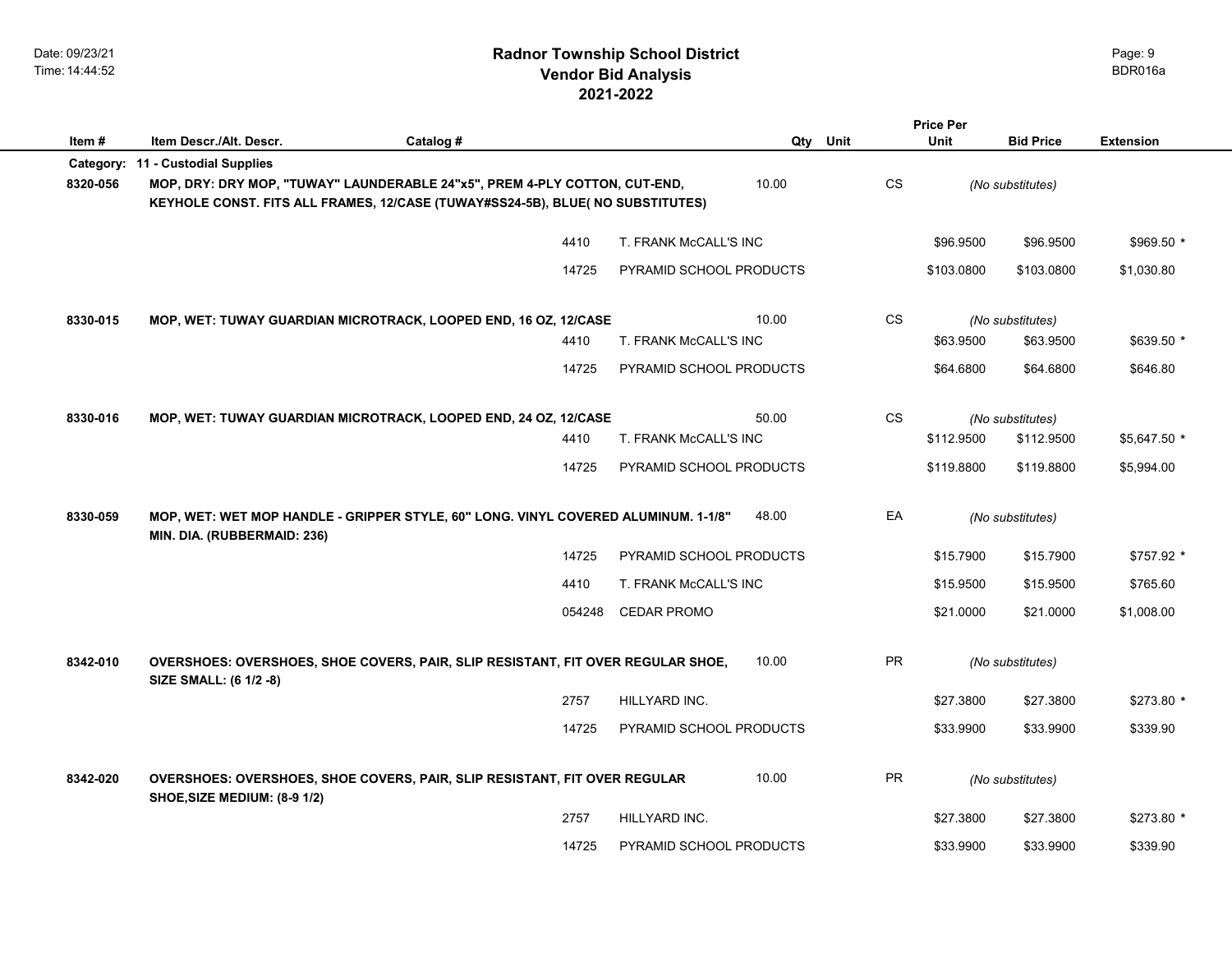|           |                                                                                                                 |           |        |                         |             |                        | <b>Price Per</b> |                  |                  |
|-----------|-----------------------------------------------------------------------------------------------------------------|-----------|--------|-------------------------|-------------|------------------------|------------------|------------------|------------------|
| Item #    | Item Descr./Alt. Descr.                                                                                         | Catalog # |        |                         | Qty<br>Unit |                        | Unit             | <b>Bid Price</b> | <b>Extension</b> |
| Category: | 11 - Custodial Supplies                                                                                         |           |        |                         |             |                        |                  |                  |                  |
| 8342-030  | OVERSHOES: OVERSHOES, SHOE COVERS, PAIR, SLIP RESISTANT, FIT OVER REGULAR SHOE,<br>SIZE LARGE: (9 1/2-11)       |           |        |                         | 10.00       | <b>PR</b>              |                  | (No substitutes) |                  |
|           |                                                                                                                 |           | 2757   | HILLYARD INC.           |             |                        | \$27.3800        | \$27.3800        | \$273.80 *       |
|           |                                                                                                                 |           | 14725  | PYRAMID SCHOOL PRODUCTS |             |                        | \$33.9900        | \$33.9900        | \$339.90         |
| 8342-040  | OVERSHOES: OVERSHOES, SHOE COVERS, PAIR, SLIP RESISTANT, FIT OVER REGULAR SHOE,<br><b>SIZE X-LARGE: (11-13)</b> |           |        |                         | 5.00        | <b>PR</b>              |                  | (No substitutes) |                  |
|           |                                                                                                                 |           | 2757   | HILLYARD INC.           |             |                        | \$27.3800        | \$27.3800        | $$136.90$ *      |
|           |                                                                                                                 |           | 14725  | PYRAMID SCHOOL PRODUCTS |             |                        | \$34.9900        | \$34.9900        | \$174.95         |
| 8342-050  | OVERSHOES: OVERSHOES, SHOE COVERS, PAIR, SLIP RESISTANT, FIT OVER REGULAR SHOE,<br><b>SIZE GIANT: (13-15)</b>   |           |        |                         | 5.00        | <b>PR</b>              |                  | (No substitutes) |                  |
|           |                                                                                                                 |           | 2757   | HILLYARD INC.           |             |                        | \$27.3800        | \$27.3800        | $$136.90$ *      |
| 8351-014  | PADS, FLOOR: AME4207128 - 1 CS 14 x 28 ECOPREP PADS 10/CASE                                                     |           |        |                         | 20.00       | $\mathbb{C}\mathbb{S}$ |                  | (No substitutes) |                  |
|           |                                                                                                                 |           | 14725  | PYRAMID SCHOOL PRODUCTS |             |                        | \$35.9900        | \$35.9900        | \$719.80 *       |
|           |                                                                                                                 |           | 4410   | T. FRANK McCALL'S INC   |             |                        | \$39.9500        | \$39.9500        | \$799.00         |
|           |                                                                                                                 |           | 2757   | HILLYARD INC.           |             |                        | \$100.6000       | \$100.6000       | \$2,012.00       |
| 8355-010  | PAD, GYM FLOOR: GYM FLOOR PAD, MAROON 20", 5 PADS/CASE (HILLYARD: 45020)                                        |           |        |                         | 40.00       | CS                     |                  | (No substitutes) |                  |
|           |                                                                                                                 |           | 2757   | HILLYARD INC.           |             |                        | \$44.0100        | \$44.0100        | $$1,760.40$ *    |
| 8372-012  | PAD, STRIPPING: STRIPPING PAD, HIGH PRODUCTIVITY, BLACK - 20", 5 PADS/CASE (3M: 7300-20)                        |           |        |                         | 30.00       | $\mathbb{C}\mathbb{S}$ |                  | (No substitutes) |                  |
|           |                                                                                                                 |           | 4410   | T. FRANK McCALL'S INC   |             |                        | \$46.9500        | \$46.9500        | $$1,408.50$ *    |
|           |                                                                                                                 |           | 2757   | HILLYARD INC.           |             |                        | \$59.4000        | \$59.4000        | \$1,782.00       |
|           |                                                                                                                 |           | 14725  | PYRAMID SCHOOL PRODUCTS |             |                        | \$60.9800        | \$60.9800        | \$1,829.40       |
|           |                                                                                                                 |           | 054248 | <b>CEDAR PROMO</b>      |             |                        | \$73.8100        | \$73.8100        | \$2,214.30       |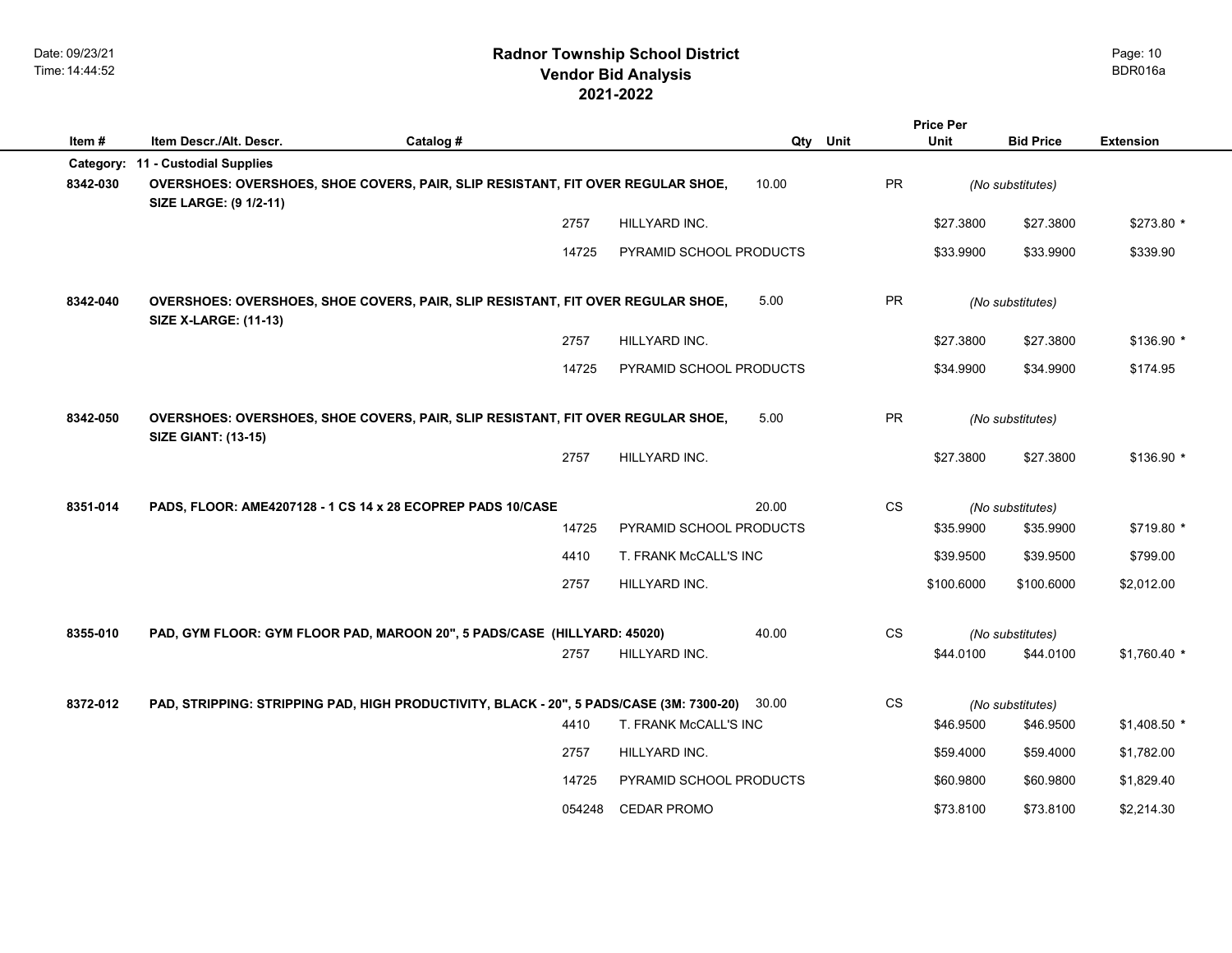|          |                                                                                                                                |           |        |                         |        |                        | <b>Price Per</b> |                  |                  |  |
|----------|--------------------------------------------------------------------------------------------------------------------------------|-----------|--------|-------------------------|--------|------------------------|------------------|------------------|------------------|--|
| Item#    | Item Descr./Alt. Descr.                                                                                                        | Catalog # |        |                         | Qty    | Unit                   | <b>Unit</b>      | <b>Bid Price</b> | <b>Extension</b> |  |
| 8385-010 | Category: 11 - Custodial Supplies<br>PAPER TOWELS: PAPER TOWELS, White 800' x 8" ROLL, 12 ROLLS/CASE (KIMBERLY-CLARK :<br>104) |           |        |                         | 400.00 | <b>CS</b>              |                  | (No substitutes) |                  |  |
|          |                                                                                                                                |           | 4410   | T. FRANK McCALL'S INC   |        |                        | \$60.9500        | \$60.9500        | \$24,380.00 *    |  |
|          |                                                                                                                                |           | 054248 | CEDAR PROMO             |        |                        | \$93.6100        | \$93.6100        | \$37,444.00      |  |
| 8387-003 | <b>PARTS: 3M EASY SHINE CANVAS BACK PACK</b>                                                                                   |           |        |                         | 5.00   | EACH                   |                  | (No substitutes) |                  |  |
|          |                                                                                                                                |           | 4410   | T. FRANK McCALL'S INC   |        |                        | \$42.9500        | \$42.9500        | $$214.75$ *      |  |
|          |                                                                                                                                |           | 2757   | HILLYARD INC.           |        |                        | \$57.8700        | \$57.8700        | \$289.35         |  |
| 8388-001 | POLISH: STAINLESS STEEL POLISH, 3M STAINLESS STEEL CLEANER AND PROTECTOR, 6<br><b>BOTTLES/CASE</b>                             |           |        |                         | 5.00   | CS                     |                  | (No substitutes) |                  |  |
|          |                                                                                                                                |           | 4410   | T. FRANK McCALL'S INC   |        |                        | \$59.9500        | \$59.9500        | $$299.75$ *      |  |
|          |                                                                                                                                |           | 14725  | PYRAMID SCHOOL PRODUCTS |        |                        | \$71.9400        | \$71.9400        | \$359.70         |  |
|          |                                                                                                                                |           | 054248 | <b>CEDAR PROMO</b>      |        |                        | \$119.0000       | \$119.0000       | \$595.00         |  |
| 8390-010 | PUTTY KNIFE: PUTTY KNIFE, 1-1/4" WIDE, HIGH-GRADE RIGID STEEL BLADE W/POLISHED WOOD<br>HANDLE, 12/CASE RED DEVIL #4101, WARNER |           |        |                         | 5.00   | $\mathbb{C}\mathbb{S}$ |                  | (No substitutes) |                  |  |
|          |                                                                                                                                |           | 14725  | PYRAMID SCHOOL PRODUCTS |        |                        | \$17.8800        | \$17.8800        | \$89.40 *        |  |
| 8420-010 | SAFETY, SIGNS: WET FLOOR SIGN, 24", ORANGE WITH BLACK LETTERING, FOLDS FLAT, NO<br><b>CONES</b>                                |           |        |                         | 10.00  | EA                     |                  | (No substitutes) |                  |  |
|          |                                                                                                                                |           | 054248 | <b>CEDAR PROMO</b>      |        |                        | \$4.0800         | \$4.0800         | $$40.80*$        |  |
|          |                                                                                                                                |           | 14725  | PYRAMID SCHOOL PRODUCTS |        |                        | \$5.7900         | \$5.7900         | \$57.90          |  |
| 8450-020 | SCOURING PADS: SCOURING PADS, GREEN (MUST BE 3M NOT THE NIAGRA VARIETY) (3M<br>SCOTCHBRITE: 96), 20/BOX, 3 BOXES PER CASE      |           |        |                         | 20.00  | CS                     |                  | (No substitutes) |                  |  |
|          |                                                                                                                                |           | 4410   | T. FRANK McCALL'S INC   |        |                        | \$26.9500        | \$26.9500        | \$539.00 *       |  |
|          |                                                                                                                                |           | 2757   | HILLYARD INC.           |        |                        | \$34.8300        | \$34.8300        | \$696.60         |  |
|          |                                                                                                                                |           | 14725  | PYRAMID SCHOOL PRODUCTS |        |                        | \$38.9800        | \$38.9800        | \$779.60         |  |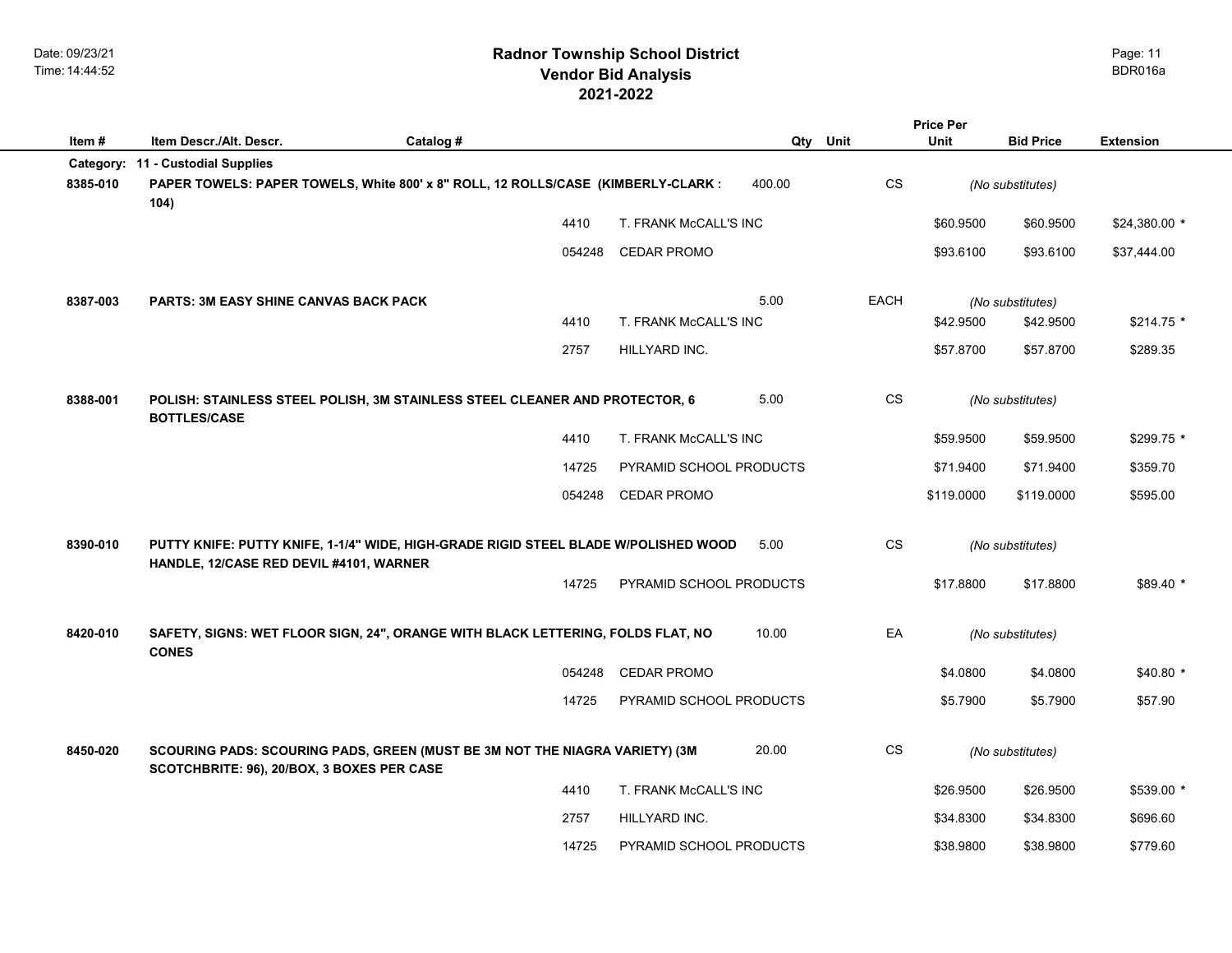# **2021-2022 Radnor Township School District Vendor Bid Analysis** BDR016a

|          | <b>Price Per</b>                                                                                                          |           |        |                         |          |           |             |                  |                  |
|----------|---------------------------------------------------------------------------------------------------------------------------|-----------|--------|-------------------------|----------|-----------|-------------|------------------|------------------|
| Item#    | Item Descr./Alt. Descr.                                                                                                   | Catalog # |        |                         | Qty Unit |           | <b>Unit</b> | <b>Bid Price</b> | <b>Extension</b> |
|          | Category: 11 - Custodial Supplies                                                                                         |           |        |                         |          |           |             |                  |                  |
| 8450-020 | SCOURING PADS: SCOURING PADS, GREEN (MUST BE 3M NOT THE NIAGRA VARIETY) (3M<br>SCOTCHBRITE: 96), 20/BOX, 3 BOXES PER CASE |           |        |                         | 20.00    | CS        |             | (No substitutes) |                  |
|          |                                                                                                                           |           | 054248 | <b>CEDAR PROMO</b>      |          |           | \$48.6000   | \$48.6000        | \$972.00         |
| 8450-031 | SCOURING PADS: DOODLEBUG CLEANING PADS - BROWN, 5 PADS/BOX, 4 BOXES/CASE (3M:<br>8541)                                    |           |        |                         | 20.00    | CS        |             | (No substitutes) |                  |
|          |                                                                                                                           |           | 4410   | T. FRANK McCALL'S INC   |          |           | \$28.9500   | \$28.9500        | \$579.00 *       |
|          |                                                                                                                           |           | 2757   | HILLYARD INC.           |          |           | \$37.8000   | \$37.8000        | \$756.00         |
|          |                                                                                                                           |           | 14725  | PYRAMID SCHOOL PRODUCTS |          |           | \$38.1500   | \$38.1500        | \$763.00         |
|          |                                                                                                                           |           | 054248 | <b>CEDAR PROMO</b>      |          |           | \$39.2500   | \$39.2500        | \$785.00         |
| 8450-034 | SCOURING PADS: DOODLEBUG - PADHOLDER (NO PAD), 4/CASE (3M : 6472)                                                         |           |        |                         | 5.00     | CS        |             | (No substitutes) |                  |
|          |                                                                                                                           |           | 054248 | <b>CEDAR PROMO</b>      |          |           | \$84.3200   | \$84.3200        | \$421.60 *       |
|          |                                                                                                                           |           | 14725  | PYRAMID SCHOOL PRODUCTS |          |           | \$95.9600   | \$95.9600        | \$479.80         |
|          |                                                                                                                           |           | 4410   | T. FRANK McCALL'S INC   |          |           | \$107.9500  | \$107.9500       | \$539.75         |
|          |                                                                                                                           |           | 2757   | HILLYARD INC.           |          |           | \$184.7000  | \$184.7000       | \$923.50         |
| 8460-012 | SCRAPER: SAFETY SCRAPER - WITH BLADE, UNGER SR50, 12/CASE                                                                 |           |        |                         | 10.00    | <b>CS</b> |             | (No substitutes) |                  |
|          |                                                                                                                           |           | 14725  | PYRAMID SCHOOL PRODUCTS |          |           | \$26.2800   | \$26.2800        | \$262.80 *       |
| 8460-015 | SCRAPER: SAFETY SCRAPER, REPLACEMENT BLADES FOR UNGER SR50 SAFETY SCRAPER,<br><b>SRB3, 100/BOX</b>                        |           |        |                         | 2.00     | BX        |             | (No substitutes) |                  |
|          |                                                                                                                           |           | 14725  | PYRAMID SCHOOL PRODUCTS |          |           | \$14.1900   | \$14.1900        | $$28.38*$        |
| 8470-010 | SOAP: HAND SOAP, MANDARIN CRANBERRY, HILLYARD HIL0039403, 1250 ML, 4 PER CASE                                             |           |        |                         | 200.00   | <b>CS</b> |             | (No substitutes) |                  |
|          |                                                                                                                           |           | 2757   | HILLYARD INC.           |          |           | \$56.2000   | \$56.2000        | $$11,240.00$ *   |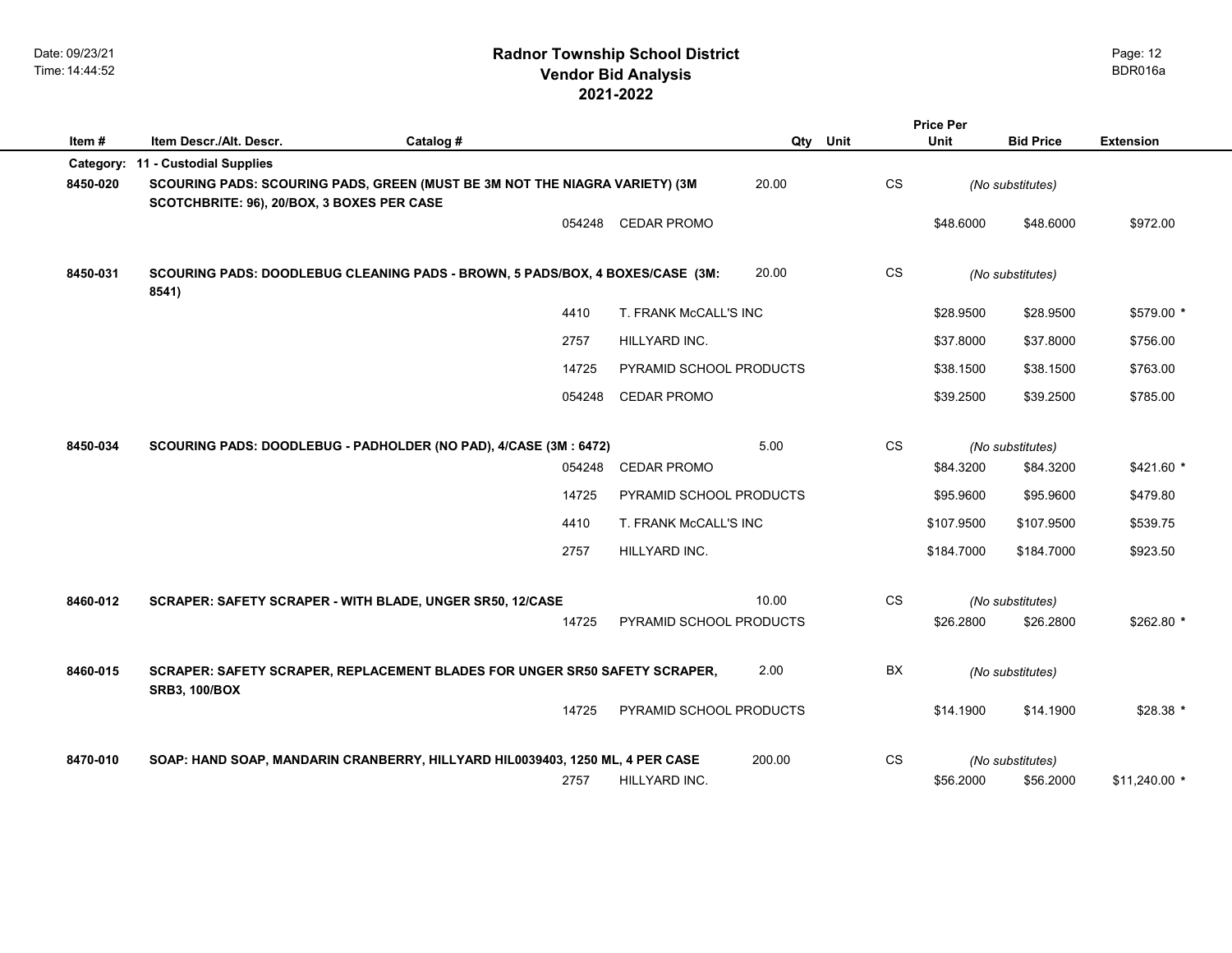|          |                                                                                                                                |           |                                                                         |                          |             |                  |                  | <b>Price Per</b> |                  |  |
|----------|--------------------------------------------------------------------------------------------------------------------------------|-----------|-------------------------------------------------------------------------|--------------------------|-------------|------------------|------------------|------------------|------------------|--|
| Item#    | Item Descr./Alt. Descr.                                                                                                        | Catalog # |                                                                         |                          | Qty<br>Unit |                  | Unit             | <b>Bid Price</b> | <b>Extension</b> |  |
|          | Category: 11 - Custodial Supplies                                                                                              |           |                                                                         |                          |             |                  |                  |                  |                  |  |
| 8492-010 | VACUUM CLEANER: VACUUM CLEANER, UPRIGHT (WINDSOR: SENSOR XP-12)                                                                |           |                                                                         | 6.00                     | EA          |                  | (No substitutes) |                  |                  |  |
|          |                                                                                                                                |           | 2757                                                                    | HILLYARD INC.            |             |                  | \$551.2900       | \$551.2900       | $$3,307.74$ *    |  |
|          |                                                                                                                                |           |                                                                         |                          |             |                  |                  |                  |                  |  |
| 8495-010 | VACUUM CLEANER: VACUUM BAGS 106973 (PRO-TEAM) PACK OF 10                                                                       |           |                                                                         | 30.00                    | PK          |                  | (No substitutes) |                  |                  |  |
|          |                                                                                                                                |           | 054248                                                                  | <b>CEDAR PROMO</b>       |             |                  | \$16.9500        | \$16.9500        | \$508.50 *       |  |
|          |                                                                                                                                |           | 2757                                                                    | HILLYARD INC.            |             |                  | \$18.3900        | \$18.3900        | \$551.70         |  |
|          |                                                                                                                                |           |                                                                         |                          |             |                  |                  |                  |                  |  |
| 8495-025 | VACUUM CLEANER: VACUUM WINDSOR SENSOR & VERSAMATIC PLUS, TRIPLE CHECK                                                          |           |                                                                         | 20.00                    | PK          | (No substitutes) |                  |                  |                  |  |
|          | MICROFILTER BAGS (WINDSOR: 5300) 10/PK                                                                                         |           |                                                                         |                          |             |                  |                  |                  |                  |  |
|          |                                                                                                                                |           | 2757                                                                    | HILLYARD INC.            |             |                  | \$9.4700         | \$9.4700         | $$189.40$ *      |  |
|          |                                                                                                                                |           |                                                                         |                          |             |                  |                  |                  |                  |  |
| 8495-035 | VACUUM CLEANER: PRO-TEAM HALFVAC HEPA BACK PACK VACUUM CLEANER INCLUDING<br><b>HARNESS AND TOOL KIT</b>                        |           |                                                                         | 6.00                     | EACH        |                  | (No substitutes) |                  |                  |  |
|          |                                                                                                                                |           | 054248                                                                  | CEDAR PROMO              |             |                  | \$378.4500       | \$378.4500       | \$2,270.70 *     |  |
|          |                                                                                                                                |           | 2757                                                                    | HILLYARD INC.            |             |                  | \$391.0000       | \$391.0000       | \$2,346.00       |  |
|          |                                                                                                                                |           |                                                                         |                          |             |                  |                  |                  |                  |  |
| 8500-010 | TRASH BAGS: TRASH BAG, 56-GAL. 44" x 48", CLEAR. SIDE SEAL. 2.0 Mil. LOW DENSITY POLYE.<br><b>NET WT: 28.1-LB/CS, 100/CASE</b> |           |                                                                         | 650.00                   | CS          |                  |                  |                  |                  |  |
|          |                                                                                                                                |           |                                                                         |                          |             | (No substitutes) |                  |                  |                  |  |
|          |                                                                                                                                |           | 14274                                                                   | CENTRAL POLY CORPORATION |             |                  | \$17.2000        | \$17.2000        | $$11,180.00*$    |  |
|          |                                                                                                                                |           | 2285<br><b>INTERBORO PACKAGING CORP</b><br>050825<br>UNIPAK CORPORATION |                          |             |                  | \$20.2400        | \$20.2400        | \$13,156.00      |  |
|          |                                                                                                                                |           |                                                                         |                          |             |                  | \$26.5300        | \$26.5300        | \$17,244.50      |  |
|          |                                                                                                                                |           |                                                                         |                          |             |                  |                  |                  |                  |  |
|          |                                                                                                                                |           | 050185                                                                  | ALL AMERICAN POLY        |             |                  | \$29.5500        | \$29.5500        | \$19,207.50      |  |
|          |                                                                                                                                |           | 4410                                                                    | T. FRANK McCALL'S INC    |             |                  | \$39.3000        | \$39.3000        | \$25,545.00      |  |
|          |                                                                                                                                |           |                                                                         |                          |             |                  |                  |                  |                  |  |
| 8500-020 | TRASH BAGS: TRASH BAG, 13 GAL. 24"x33", CLEAR, BOTTOM SEAL, 8 MIC. HIGH DENSITY                                                |           |                                                                         |                          | 50.00       | CS               |                  | (No substitutes) |                  |  |
|          | POLYE. NET WT. 12.5-LB/CASE ROLLS, 1000 EACH CASE                                                                              |           | 14274                                                                   | CENTRAL POLY CORPORATION |             |                  | \$15.1000        | \$15.1000        | \$755.00 *       |  |
|          |                                                                                                                                |           |                                                                         |                          |             |                  |                  |                  |                  |  |
|          |                                                                                                                                |           | 2285                                                                    | INTERBORO PACKAGING CORP |             |                  | \$15.8400        | \$15.8400        | \$792.00         |  |
|          |                                                                                                                                |           | 050825                                                                  | UNIPAK CORPORATION       |             |                  | \$19,5000        | \$19.5000        | \$975.00         |  |